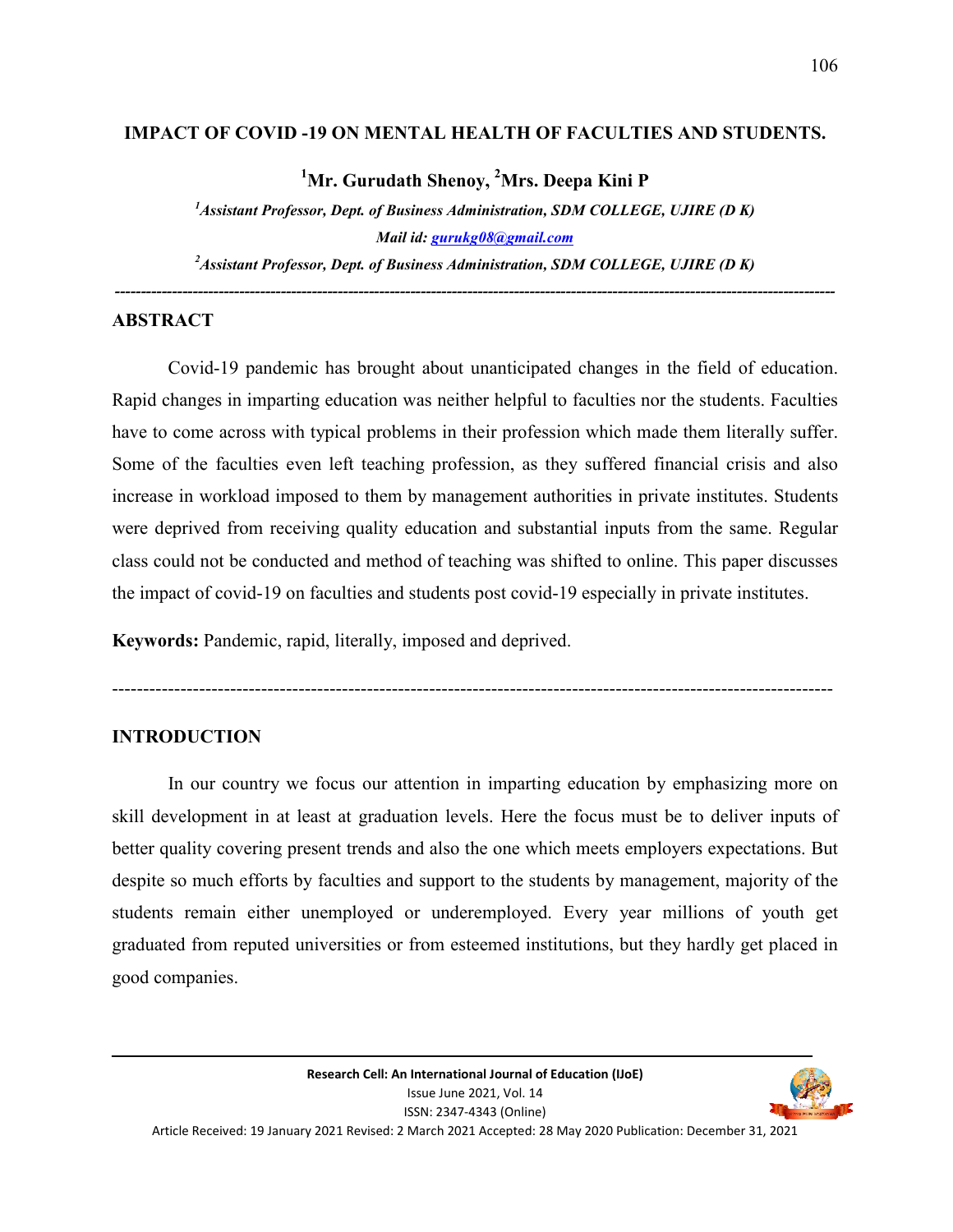Field of education is considered as one of the pure and one of the widely acceptable field in our society. Education is seen with perception which directs both knowledge and conduct of both faculty and students. Personality of students and faculty can grow when they are provided unlimited opportunities which can unleash their potential. Education by its purpose made choices clear to the students to freely choose their careers.

2020 is a year which brought massive changes in education. Neither insults, nor faculties and students were prepared to face the unexpected changes. This created major problem for students as well as to the students.covid-19 pandemic seriously affected our complete economy which led to the following effects.

- $\triangleright$  All the major performer sectors were badly hit among which education is one.
- $\triangleright$  Job loss to the majority of students parents who work for unorganized sector and earn on daily wages
- $\triangleright$  No earning and no income affected revenue of institutions as fee collections reduced or became irregular.
- $\triangleright$  Faculties were made adopted to deferred payment system by institution which affected their normal commitments.
- $\triangleright$  Closure of universities and colleges made teaching automatically switch to online mode.
- $\triangleright$  Allied institutes going along with education like food, stationary, electronics etc. got closed down due to pandemic.

Earlier covid-19, things were moving smoother in the field of education. Institutions remained committed, Faculties updated and upgraded their knowledge on regular and need basis, students exhibited brilliant talents and a separate budget was planned for improving infrastructure of institution. Sudden rise of pandemic slipped the position of entire education with effect from March 2020 onwards. This led to serious problems for faculties and students affecting their both physical and mental health. Problems faced are as follows.

> Issue June 2021, Vol. 14 ISSN: 2347-4343 (Online)

#### **PROBLEMS FACED BY STUDENTS**

107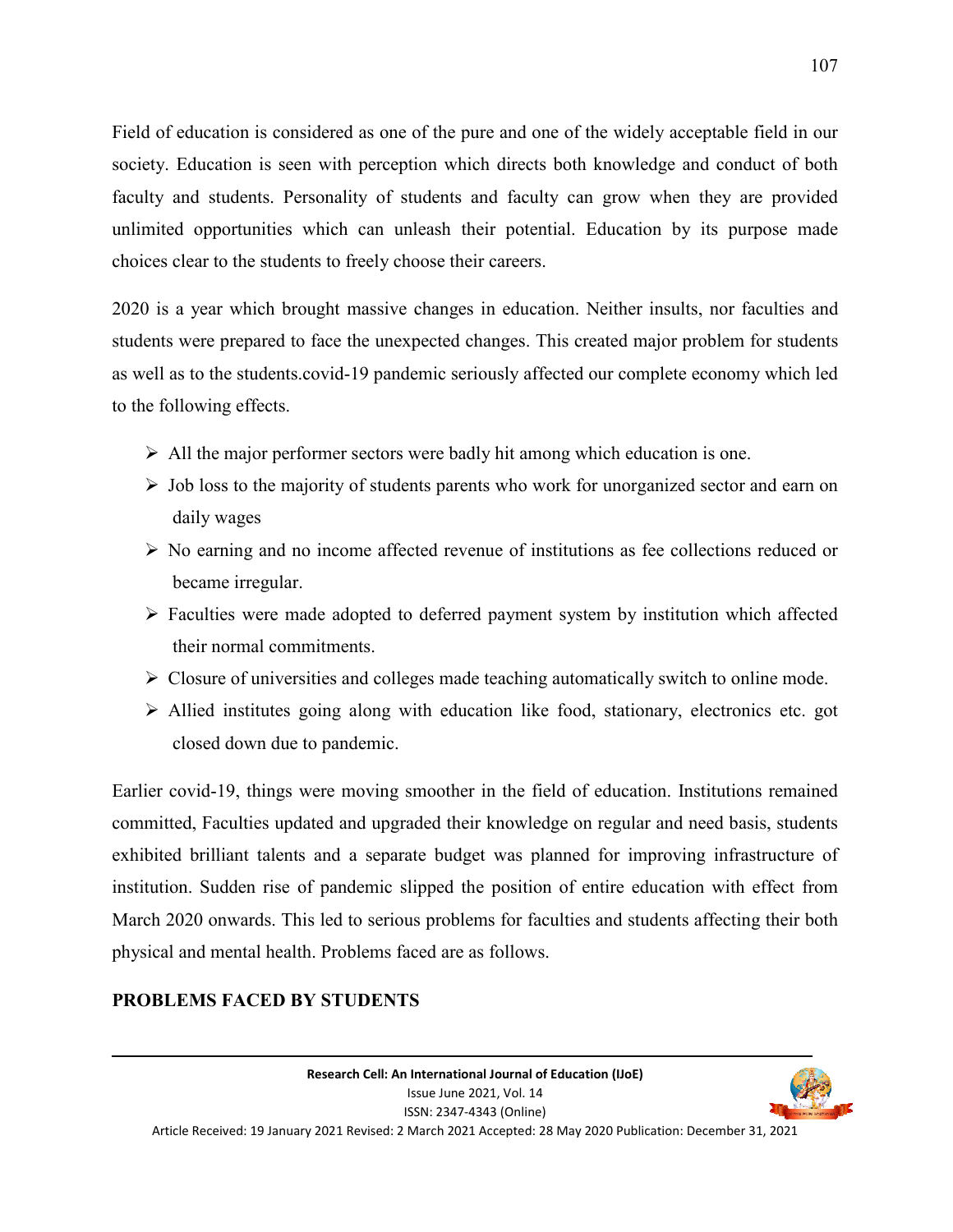- $\triangleright$  Sudden shift to online teaching led them to pester their parents to provide them a smart phone, laptop and internet connection which was one of additional burden.
- $\triangleright$  Problem of poor connectivity, signals and networks especially in rural areas.
- $\triangleright$  Connectivity was also poor in raining season due to heavy torrential rains.
- $\triangleright$  Difficulties in listening as there was lack of clarity and distortions.
- $\triangleright$  Quality of study materials sent were not sufficient especially for difficult papers and for the papers that required lot of practice.
- $\triangleright$  Difficulty in understanding especially numerical and experimental subjects.
- $\triangleright$  In many cases there was dependency of students on others.
- $\triangleright$  Government offered laptops were of sub-standard quality and was not functioning properly.
- $\triangleright$  Economic uncertainty couldn't make students ask freely, the financial help from their parents.
- $\triangleright$  Online teaching was not that interesting as earlier offline class.
- $\triangleright$  Online courses thought to the students couldn't make them learn subjects methodically.

# **PROBLEMS TO THE TEACHING FACULTIES**

- 1. Engaging classes online, adjusting and adopting with the same.
- 2. Problem of students attendance. This sometimes made them to engage sessions again and again (for absentees)
- 3. Pressure from management of private institutes, reinforcing policies which were not friendly to the faculties.
- 4. Challenges of conducting online tests, as there are lot of possibilities that students can involve in malpractice.
- 5. Data for online classes led to be arranged out of own costs, as management of the institute did not provide the same. Therefore it is considered as additional financial burden on faculties.
- 6. Problems in teaching practical and numerical subjects as these head to be specifically worked out to make students understand.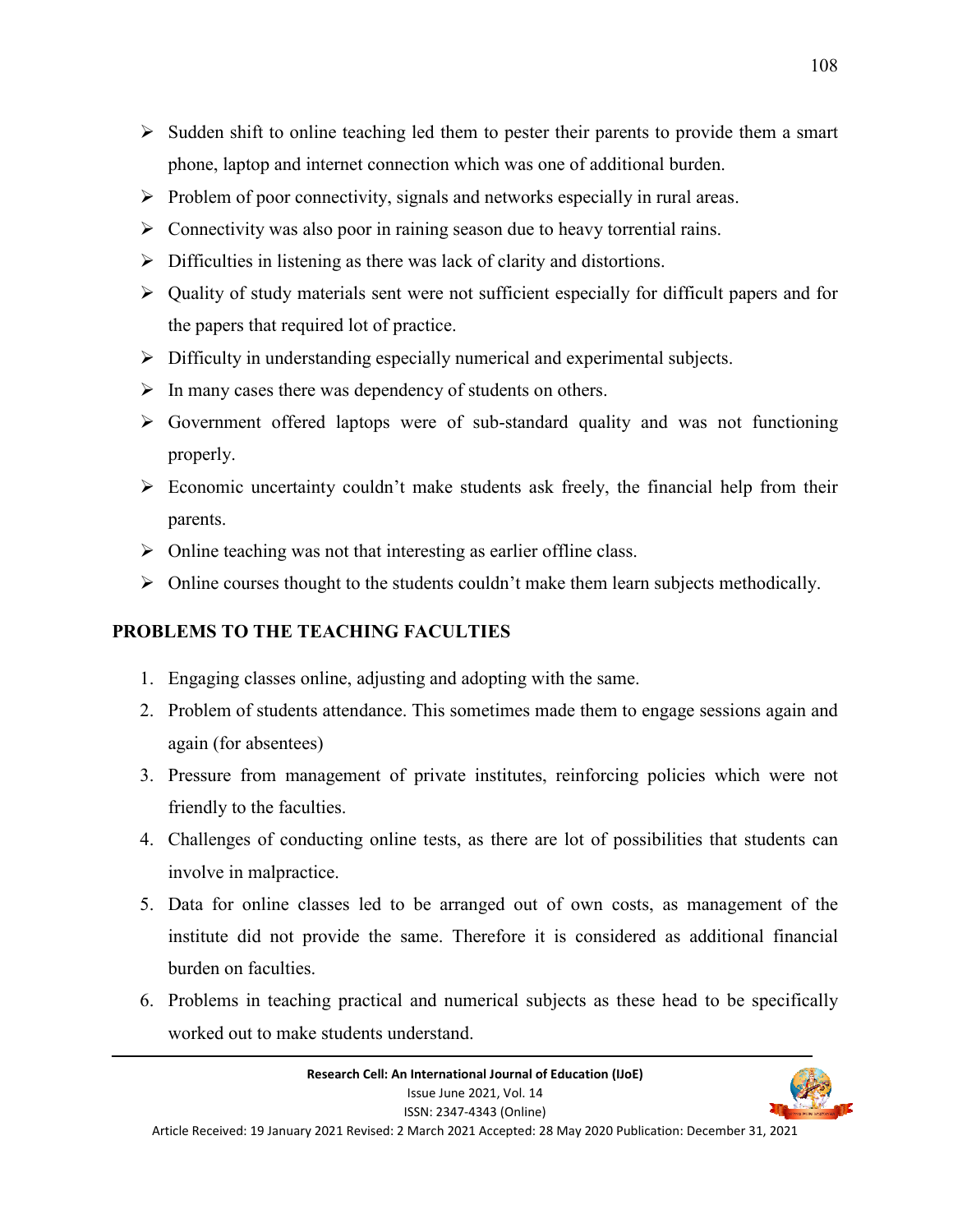- 7. Quality of teaching hold to be compromised, this will naturally reduce teaching interest.
- 8. Deferred payment made by the institutions affected financial commitments. In some institutions fifty to seventy percent of salary is paid and in some of the institutions no salary was paid on time.
- 9. No increments, no financial benefits of any type were provided to the faculties which were provide before covid -19 pandemic.
- 10. Unavailability of transport facility to report to the institution on time.

# **How Covid – 19 affected mental health of students and faculties ?**

 Degree level education is considered as basic requirement for any candidates to take up a job or to start up a career. Many students who aspire to reach higher levels couldn't make it up and they were left behind in this competitive environment. Students suffered on the following grounds:

- $\triangleright$  Reading habits were lost.
- $\triangleright$  Methodical learning could not be practiced.
- $\triangleright$  Class conducted as per fixed schedule, but with less strict norms made them remain mentally absent from the class.
- $\triangleright$  Ouality of study suffered.
- $\triangleright$  More addiction to smart phone and laptops made them addicted for the same. More cost of data and maintenance for the parents.
- $\triangleright$  Most of the students started misusing the internet facility instead of using the same for updating and upgrading their knowledge.
- $\triangleright$  Smart phones were more used for chatting and entertainment rather than having fruitful discussions.
- $\triangleright$  Sitting more in front of laptops and smart phones also resulted in eye sight problems, health and medical problems etc. for students.

On the other side faculties suffered from the following problems: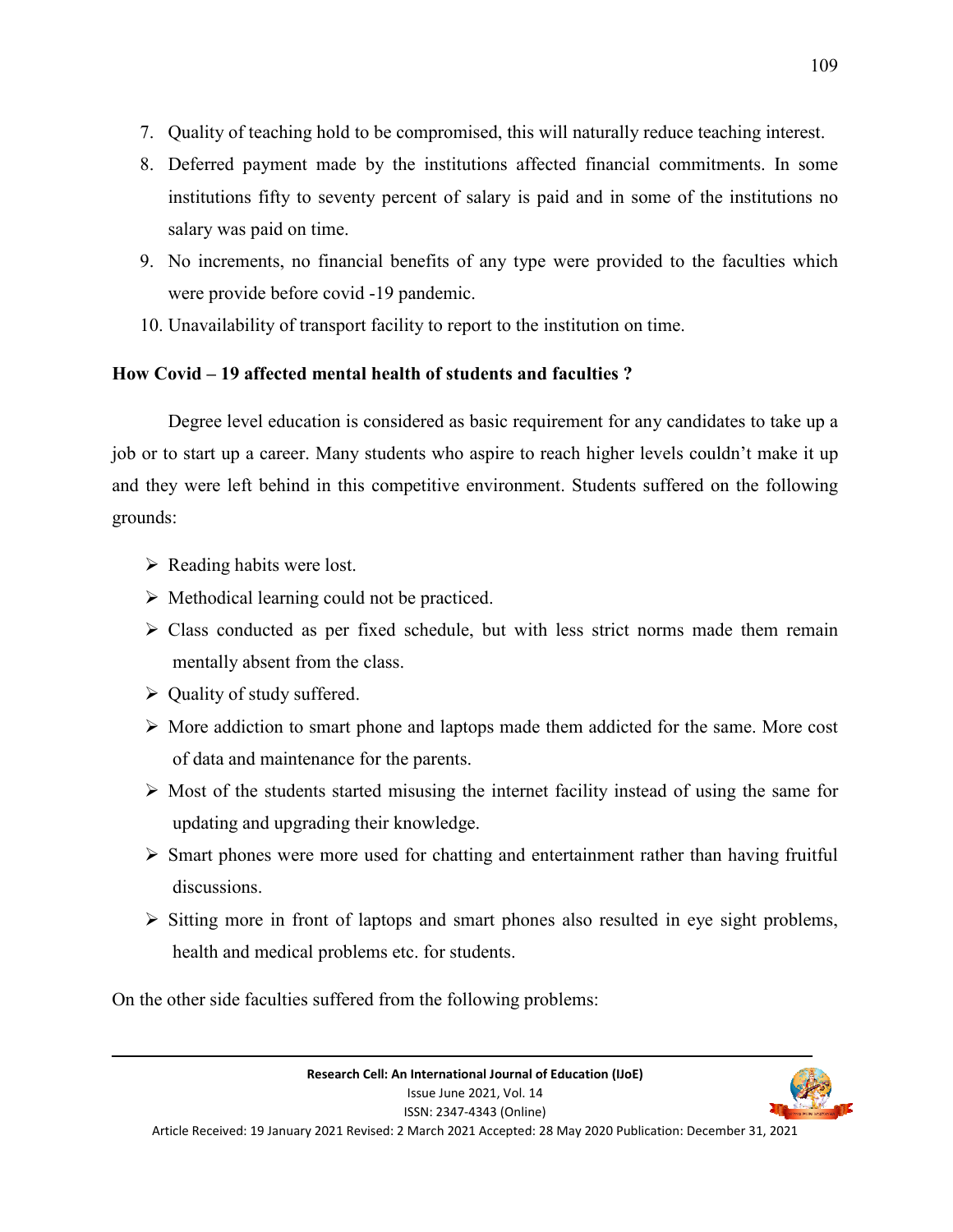- 1. Increased teaching commitments, added responsibilities.
- 2. Teaching the same subject again and again for absentee students brought occupational stress for faculties.
- 3. More official time in institutions brought about lesser family attachments.
- 4. Eye sight problems as many hours were spent on digital devices.
- 5. Additional tasks were offered pertaining to institution instead of teaching, learning and research.
- 6. More clerical works provided to faculties affected their professional and knowledge growth.
- 7. Tight management norms and control made them feel insecure.
- 8. No vacation and holidays made the faculties reduce attainment with their families.
- 9. No additional hands were provided (manpower), this increased the workload of existing faculties.
- 10. No increments in salary, no allowances paid, if claimed it is rejected on the grounds that there is no revenue from any source to the institution.
- 11. Those teaching professionals who did not report to duty a day before lockdown and a day immediately after lockdown were made loss of pay (LOP) which shows ruthless treatment from the part of private management.

# **OBJECTIVES OF STUDY**

Following are the objectives of this study.

- 1. To understand the problems faced by students and faculties during covid -19.
- 2. To analyze the challenges faced by engaging online classes.
- 3. To give recommendations based on findings of study.

# **METHODOLOGY USED IN STUDY**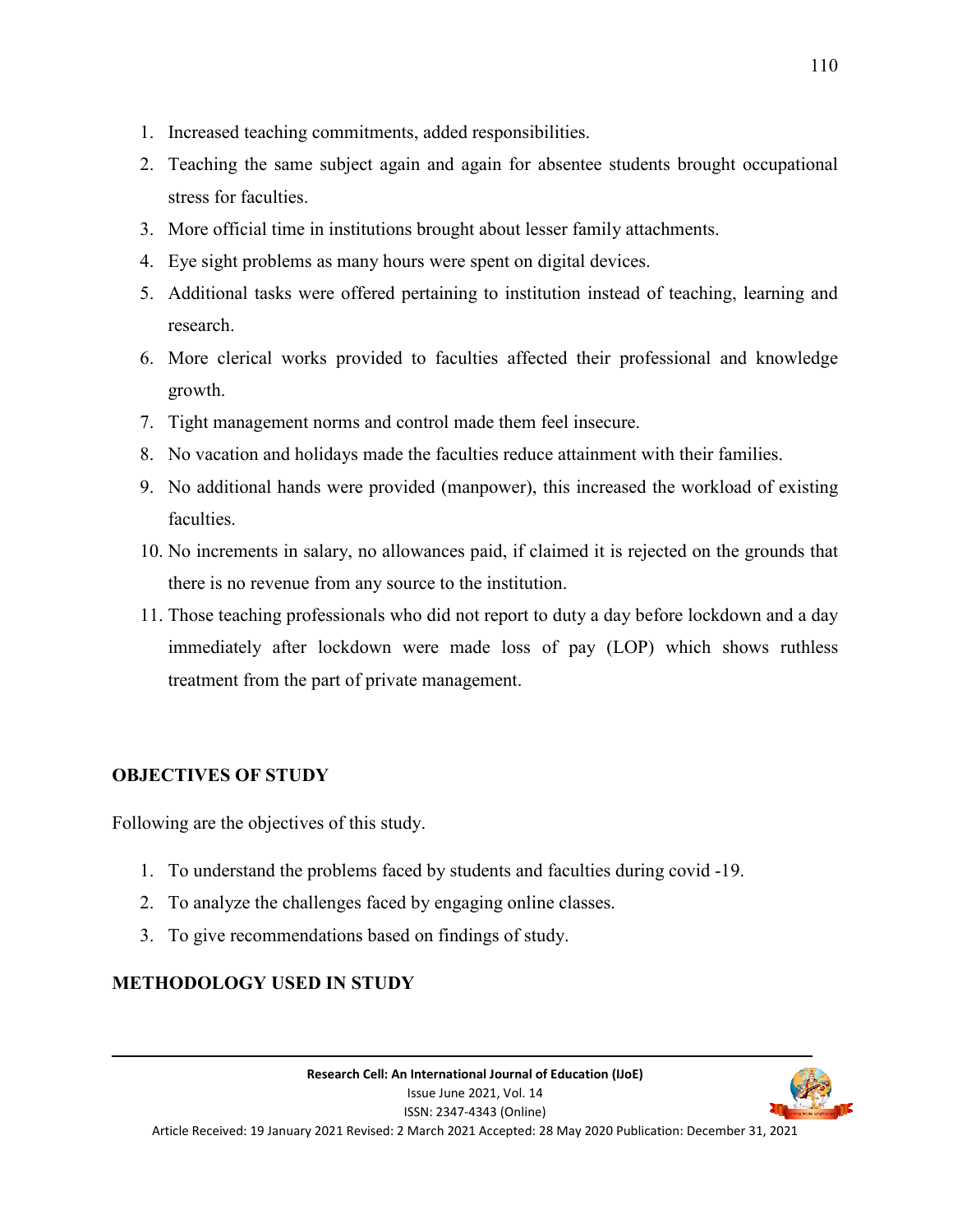Primary data is collected from faculties of premier institutions. The tool used for data collection is questionnaire and secondary data is collected from newspapers, related sites and reputed journals. From the primary data collected, analysis is carried out and the findings are reported in this study.

#### **SAMPLING PLAN**

 Type of sampling used in this convenient sampling. Targeted audience are faculties teaching degree colleges at reputed institutions at Dakshina Kannada district and students studying in reputed colleges of D.K district. Size of the sample is chosen to be fifty faculties and one hundred students. Area chosen in this study is Sullia and Puttur taluk of D.K district.

#### **LIMITATIONS OF STUDY**

Following limitations are observed in this study:

- 1. Time taken for this study is very short duration (one month only).
- 2. Size of the sample taken in this study are fifty faculties and one hundred students only (sample size limitation)
- 3. Most of the faculties fear to give information due to lack of job security and job threats.
- 4. There may be biases in the responses given out by students by however it is tried to the level best to minimize bias responses.
- 5. Respondents (both students and faculties) don't want to mention the names of institution and their location.

#### **EXPECTED OUTCOME OF STUDY**

 As everyone knows that Covid -19 is the problem which has not spared anyone in the globe, almost all major profession suffered. Many people faced severe financial difficulties and took up smoother profession by default and not out of their own choice. When we specifically see education sector, there was a major blow for teaching professional especially faculties who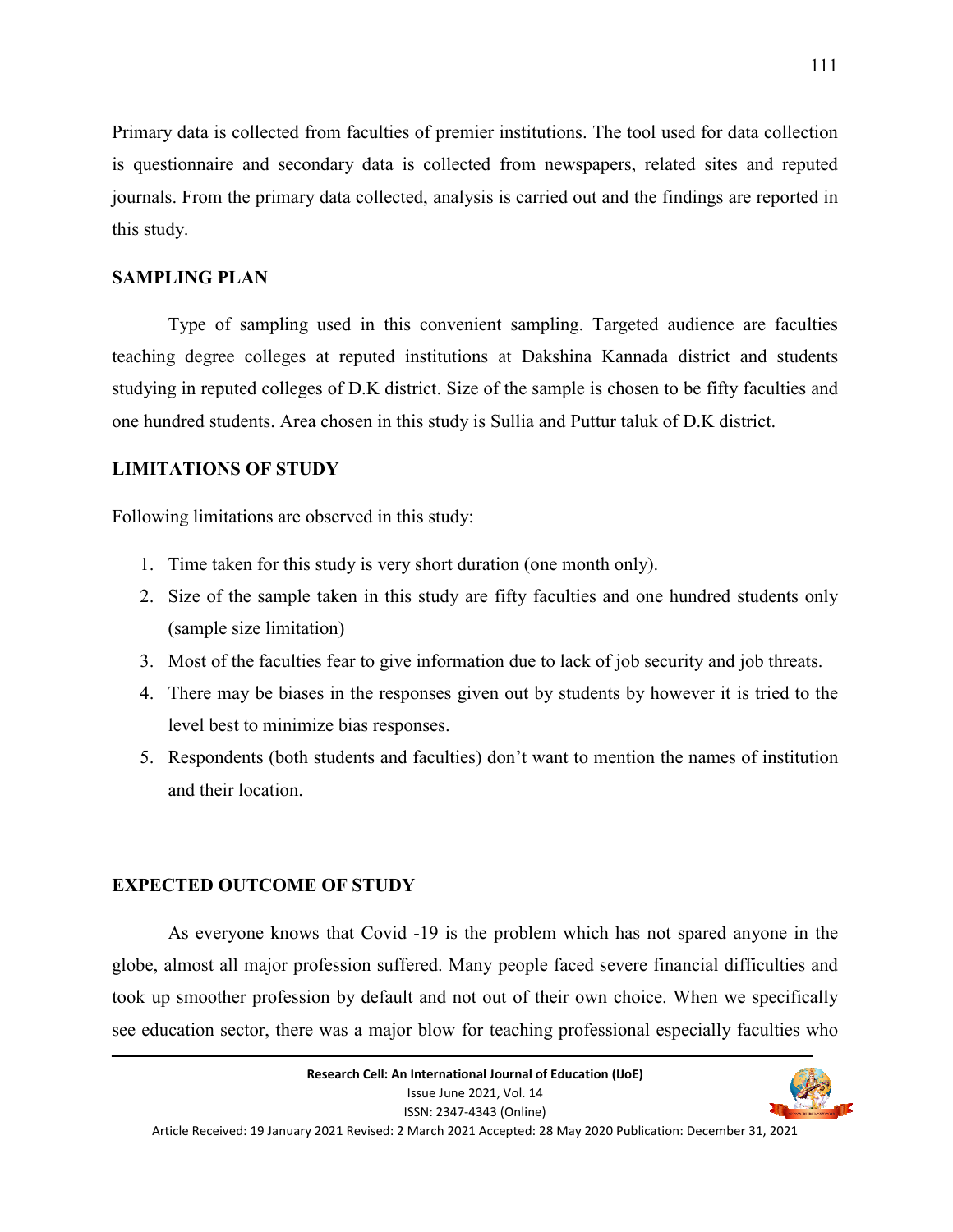are teaching higher education. Teaching professionals were not seen and treated as professionals. They were asked to impart education through online modes and despite that they were forcefully made to take up clerical jobs (office jobs) which were taken up by office staff and not by teaching professionals. Salaries were not paid on time, arrears and other allowances were left of giving one or the other excuses. This made even good, meritorious ad deserving teaching staff leave their profession.

 From the part of the students, many of the students from rural areas could not adjust to online classes and were left with no other choice. This faced network and connectivity issues. Parents of the students were also forced to provide separate mobile and laptops to students with huge data expenses. These faculties were twenty percent used right and eighty percent misused for any other purpose than education and learning. Time has come to transform the way of education. Faculty need support an motivation from management of institution and the students need quality education which is their right. Let this new pedagogy of education not confiscate the results of students and quality of faculties.

#### **DATA ANALYSIS**

Summarized responses collected from teaching faculties are as follows:

| Opinion          | <b>Number of respondents</b> | Percentage $(\% )$ |
|------------------|------------------------------|--------------------|
| Distraction      | 13                           | 26                 |
| Stressful        | 18                           | 36                 |
| Lacks quality    | 16                           | 32                 |
| Poor supervision |                              | 06                 |
| <b>Total</b>     | 50                           | 100                |

**Table 1: Opinion on new teaching method (online)** 

Source: primary data

### **Table 2: Problems faced in online classes**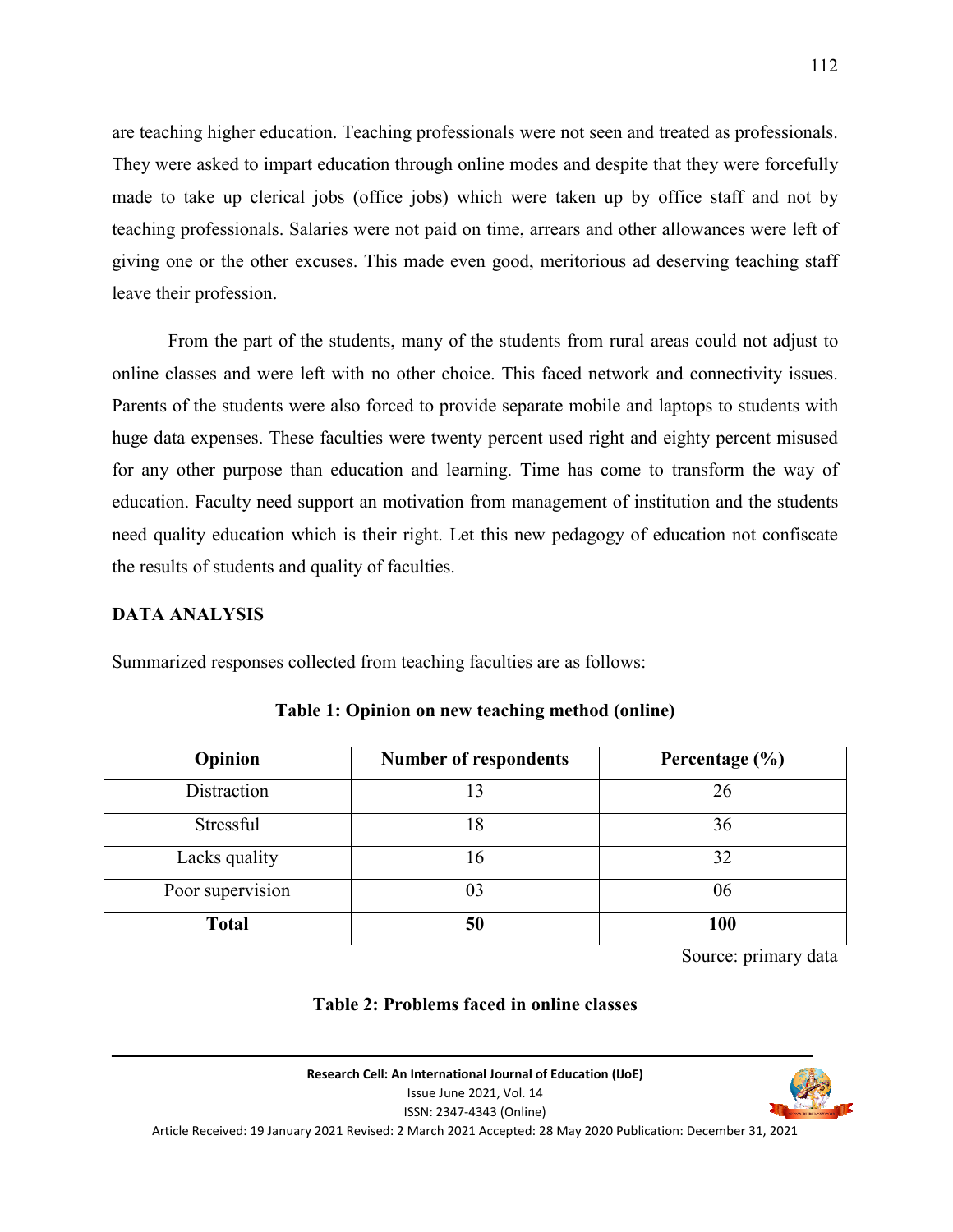| <b>Problems</b>           | <b>Number of respondents</b> | Percentage $(\% )$ |
|---------------------------|------------------------------|--------------------|
| Network issues            | 08                           | 16                 |
| Data cost                 | 07                           | 14                 |
| Lack of students response | 18                           | 36                 |
| Poor supervision          | 03                           | 06                 |
| Input quality             | 14                           | 28                 |
| <b>Total</b>              | 50                           | 100                |

Source: primary data

### **Table 3: Opinion on addressing problem by management**

| Opinion                      | <b>Number of respondents</b> | Percentage $(\% )$ |
|------------------------------|------------------------------|--------------------|
| No revenue                   |                              | 70                 |
| Increased cost of operations |                              |                    |
| Total                        |                              | 100                |

Source: primary data collected from faculties

## **Table 4: Opinion on possible situations for current problems**

| <b>Opinion (possible solutions)</b> | <b>Number of respondents</b> | Percentage $(\% )$ |
|-------------------------------------|------------------------------|--------------------|
| Recorded lectures                   |                              | 20                 |
| Google class & Google meet          |                              | 36                 |
| Both                                | າາ                           |                    |
| <b>Total</b>                        |                              | 100                |

Source: primary data

## **Table 5: Faculties opinion about future of education**

| Percentage $(\% )$<br><b>Number of respondents</b><br>Jpinion |
|---------------------------------------------------------------|
|---------------------------------------------------------------|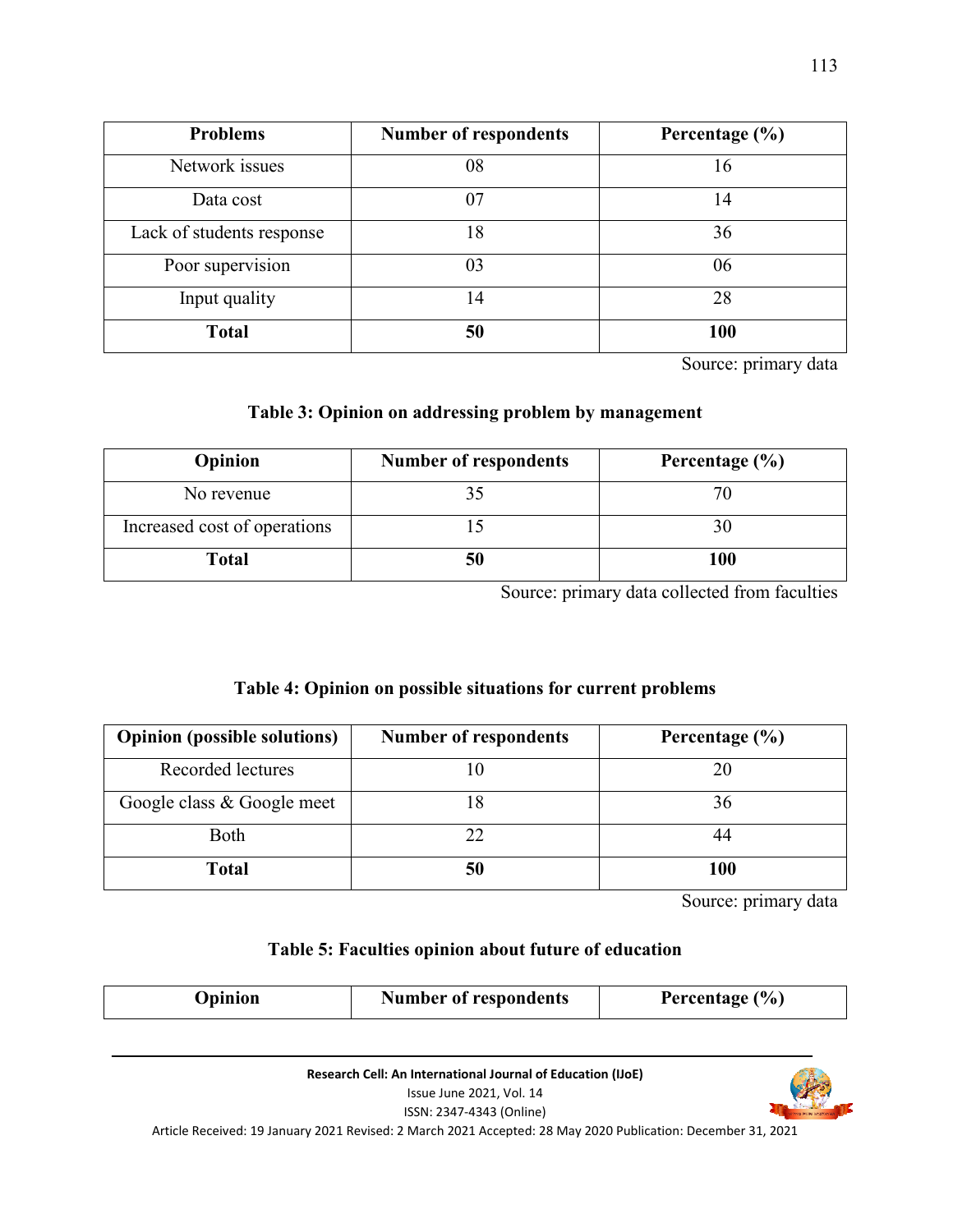| Unsecure                   |    |     |
|----------------------------|----|-----|
| Lack of knowledge & skills |    |     |
| <b>Total</b>               | 50 | 100 |

Source: primary data

### **STUDENTS FEEDBACK COLLECTED**

### **Table 1: Burden of online classes**

| <b>Opinion (Burden)</b> | <b>Number of respondents</b> | Percentage $(\% )$ |
|-------------------------|------------------------------|--------------------|
| Yes                     |                              |                    |
| No                      |                              |                    |
| <b>Total</b>            | 100                          | 100                |

Source: primary data

### **Table 2: Problem faced in online classes**

| Opinion                                          | <b>Number of respondents</b> | Percentage (%) |
|--------------------------------------------------|------------------------------|----------------|
| No clarification of doubts                       | 12                           | 12             |
| Poor communication                               | 14                           | 14             |
| Network issues                                   | 43                           | 43             |
| Difficulty in understanding<br>numerical objects | 31                           | 31             |
| <b>Total</b>                                     | 100                          | 100            |

Source: primary data

## **Table 3: your suggestion for management of institution**

| <b>Suggestion</b>     | <b>Number of respondents</b> | Percentage $(\% )$ |
|-----------------------|------------------------------|--------------------|
| Classes rotation      |                              |                    |
| Provide quality study |                              |                    |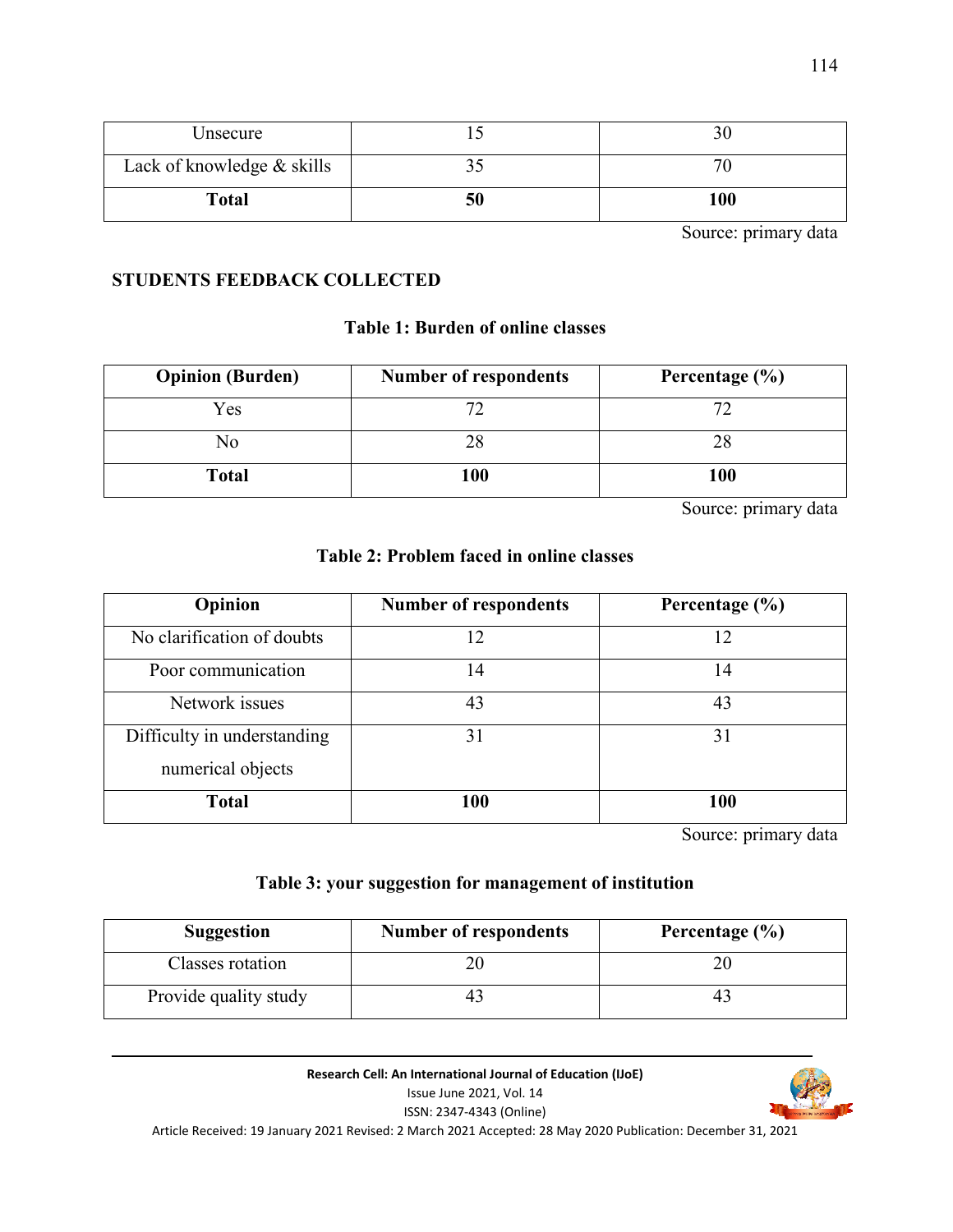| materials                    |     |     |
|------------------------------|-----|-----|
| Career guidance & placements |     |     |
| Remedial classes             |     |     |
| <b>Total</b>                 | 100 | 100 |

Source: primary data

### **MAJOR FINDINGS OF STUDY**

- 1. It is found from this study that majority of the respondents say that, new technology method (online) is very much stressful and lacks quality. (Table 1)
- 2. Lack of students response and drop in input quality are the two major problems faced by most of the faculties in their online class. (Table 2)
- 3. Most of the respondents (70%) say that, their management says there is no revenue from any source to institution. Hence current problems cannot be redressed. (Table 3)
- 4. Majority of the respondents possible solution for current problem in education is opting for recorded lectures and Google meet and Google class. (Table 4)
- 5. Majority of the faculties future about education is students may come out with lack of knowledge and skills. (Table 5)

## **FEEDBACK FROM STUDENTS**

- 1. 72% of the students say that online classes are burden-some to them. (Table 1)
- 2. Most of the students face two major problems in online class they are network issues and difficulties in understanding numerical subjects. (Table 2)
- 3. Most of the students suggestions for the management of the institute is providing quality study materials on time. (Table 3)

## **MAJOR SUGGESTIONS**

- 1. The concerns faced by faculties in conducting online classes are genuine and true. This should be addressed as early as possible by the management of institution.
- 2. Providing proper study material to the students by institution is also the need of the hour.